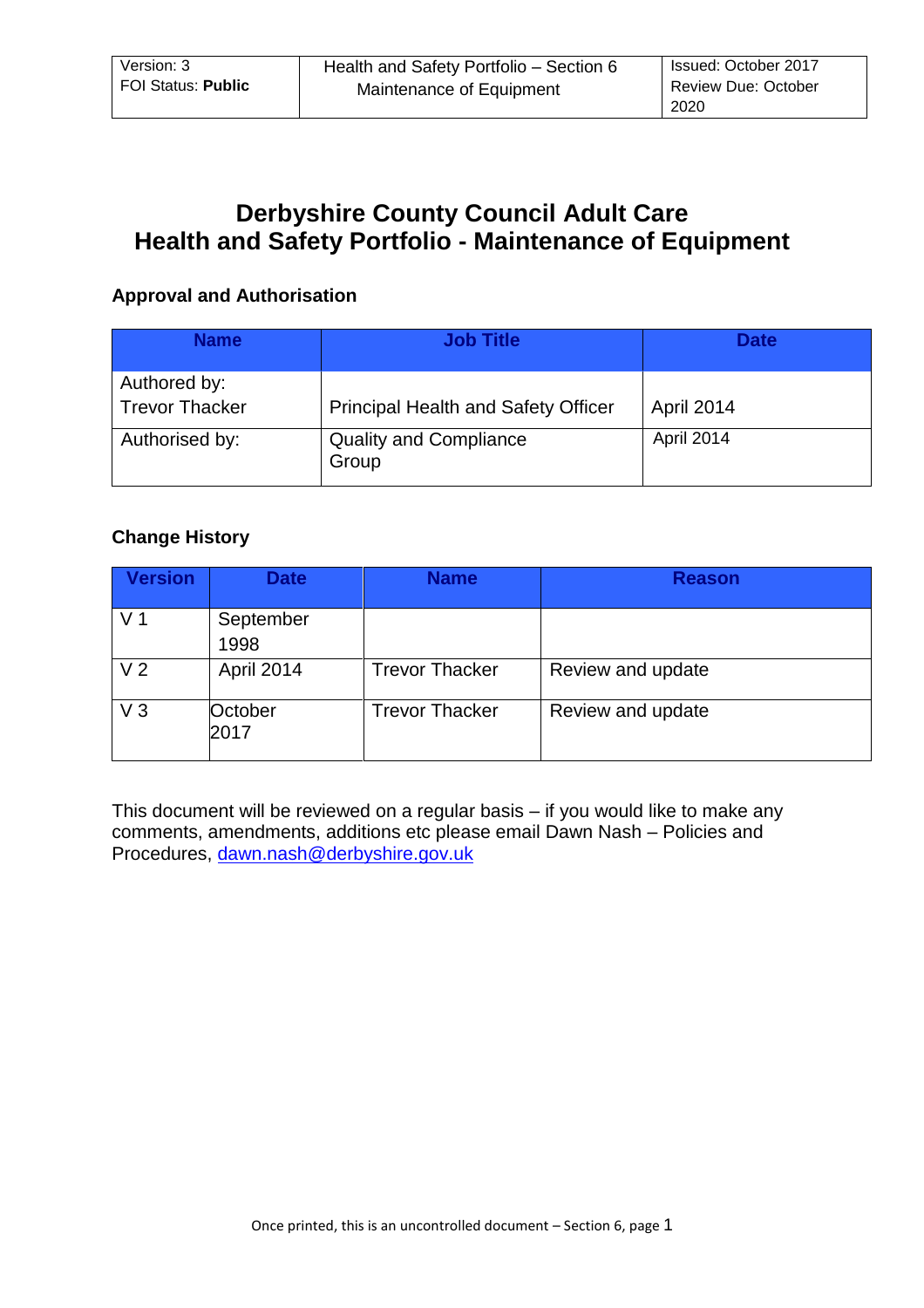# **Maintenance of Equipment**

#### **Background Information**

The Provision and Use of Work Equipment Regulations (as amended) 1998 require that all work equipment is maintained to a suitable safety standard and that records are kept.

It is important that besides annual or statutory maintenance provided by Derbyshire County Council, Property Division or other agencies, formal inspections and regular visual checks are completed by managers and employees and any defects reported.

#### **Management Action**

- 1 Establish what equipment you have on your premises which requires regular maintenance. (Produce an inventory).
- 2 Establish maintenance schedules and requirements for each item, add the frequency of maintenance to the inventory.
- 3 Get together any existing records of maintenance carriedout.
- 4 Arrange for any subsequent work to be carried out if not doneautomatically. N.B. it is the manager's responsibility to ensure maintenance work is carried out within the specified time frame.
- 5 Obtain a signature from anyone undertaking maintenance or repair work and keep the record.
- 6 Identify what has been done and if any further work isnecessary.
- 7 Ensure anyone that comes onto your site to undertake work, follow the advice set out in the Departmental Safety Guidance Note – Maintenance of Buildings and Equipment - Controlling Risks.